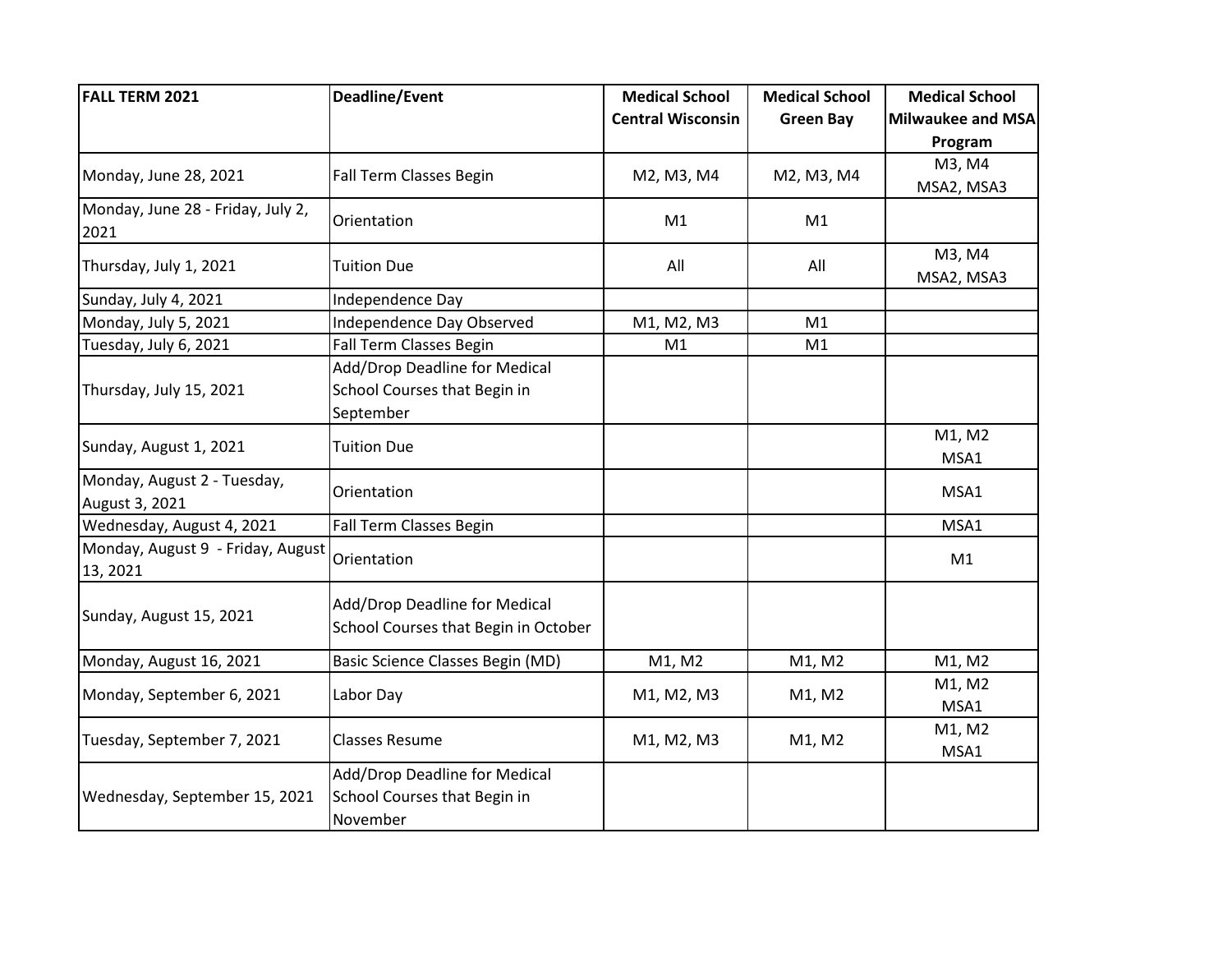| <b>FALL TERM 2021</b>           | <b>Deadline/Event</b>                    | <b>Medical School</b>    | <b>Medical School</b> | <b>Medical School</b> |
|---------------------------------|------------------------------------------|--------------------------|-----------------------|-----------------------|
|                                 |                                          | <b>Central Wisconsin</b> | <b>Green Bay</b>      | Milwaukee and MSA     |
|                                 |                                          |                          |                       | Program               |
|                                 | Add/Drop Deadline for Medical            |                          |                       |                       |
| Friday, October 15, 2021        | School Courses that Begin in             |                          |                       |                       |
|                                 | December                                 |                          |                       |                       |
| Monday, October 18 - Friday,    | Registration Week for Spring Term        |                          |                       |                       |
| October 22, 2021                | 2022                                     |                          |                       |                       |
|                                 | <b>Application Deadline for December</b> |                          |                       | <b>Graduating MSA</b> |
| Sunday, October 31, 2021        | 2021 Graduation                          |                          |                       | students              |
|                                 | Add/Drop Deadline for Medical            |                          |                       |                       |
| Monday, November 15, 2021       | School Courses that Begin in January     |                          |                       |                       |
| Wednesday, November 24 -        |                                          |                          | M1, M2                | M1, M2                |
| Sunday, November 28, 2021       | <b>Thanksgiving Break</b>                | M1, M2                   |                       | MSA1                  |
| Thursday, November 25 - Sunday, |                                          | M3, M4                   |                       |                       |
| November 28, 2021               | <b>Thanksgiving Break</b>                |                          |                       |                       |
|                                 | <b>Classes Resume</b>                    | M1, M2, M3, M4           | M1, M2                | M1, M2                |
| Monday, November 29, 2021       |                                          |                          |                       | MSA1                  |
|                                 | Application Deadline for Spring 2022     | Graduating               | Graduating            | <b>Graduating MD</b>  |
| Wednesday, December 1, 2021     | Graduation                               | students                 | students              | students              |
| Sunday, December 12, 2021       | <b>Fall Term Classes End</b>             |                          |                       | M3, M4                |
| Monday, December 13 - Thursday, | Intersession                             |                          |                       | M <sub>3</sub>        |
| December 16, 2021               |                                          |                          |                       |                       |
| Monday, December 13, 2021 -     | <b>Winter Break</b>                      |                          |                       | M4                    |
| Sunday, January 2, 2022         |                                          |                          |                       |                       |
|                                 | Add/Drop Deadline for Medical            |                          |                       |                       |
| Wednesday, December 15, 2021    | School Courses that Begin in February    |                          |                       |                       |
|                                 |                                          |                          |                       |                       |
| Friday, December 17, 2021       | <b>Fall Term Classes End</b>             | M1, M2, M3, M4           | M1, M2, M3, M4        | M1, M2                |
|                                 |                                          |                          |                       | MSA1, MSA2, MSA3      |
| Friday, December 17, 2021       | Commencement                             |                          |                       | <b>Graduating MSA</b> |
|                                 |                                          |                          |                       | students              |
| Friday, December 17, 2021 -     | <b>Winter Break</b>                      |                          |                       | M <sub>3</sub>        |
| Sunday, January 2, 2022         |                                          |                          |                       |                       |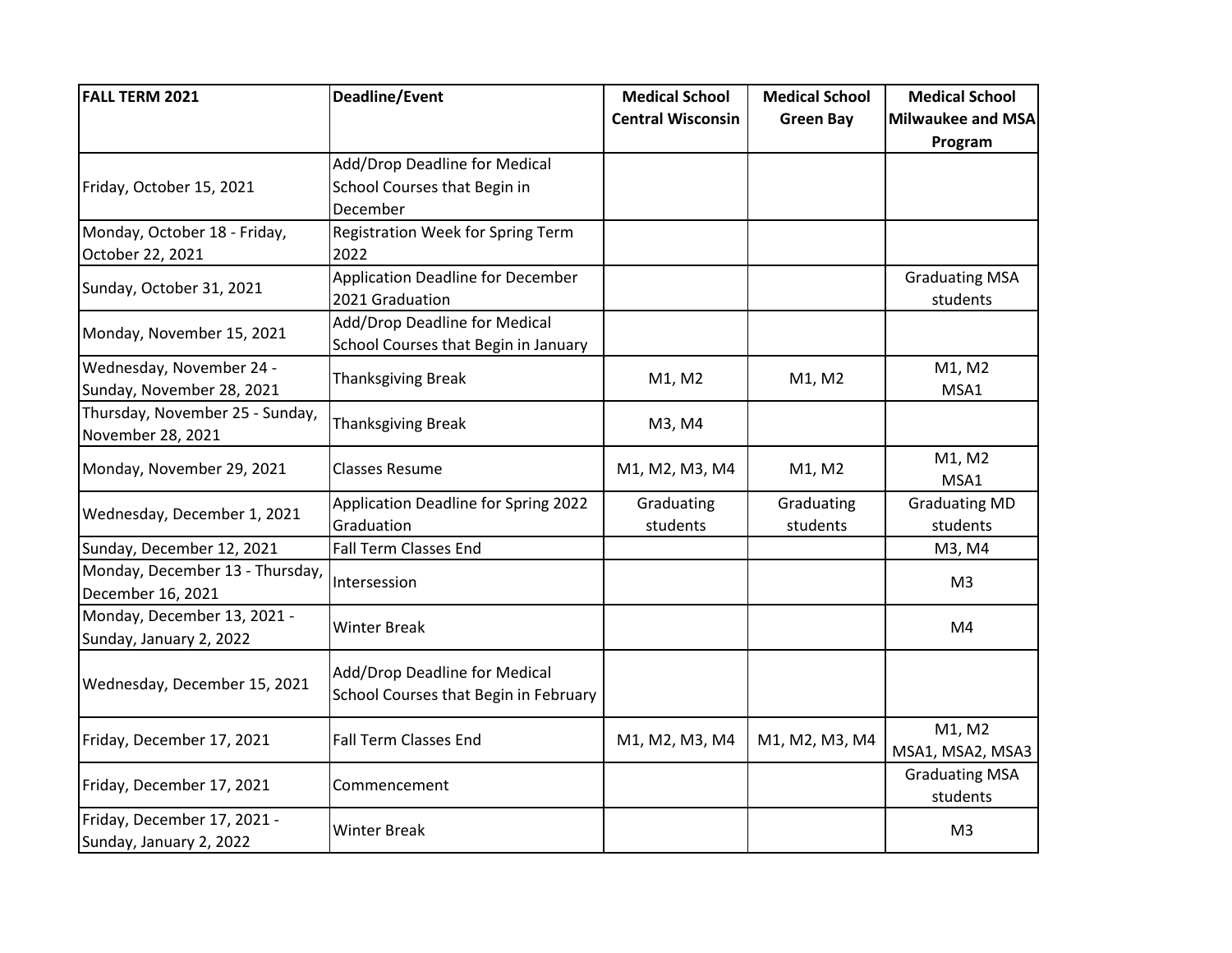| <b>FALL TERM 2021</b>                          | <b>Deadline/Event</b>                                              | <b>Medical School</b>    | <b>Medical School</b>  | <b>Medical School</b>         |
|------------------------------------------------|--------------------------------------------------------------------|--------------------------|------------------------|-------------------------------|
|                                                |                                                                    | <b>Central Wisconsin</b> | <b>Green Bay</b>       | <b>Milwaukee and MSA</b>      |
|                                                |                                                                    |                          |                        | Program                       |
| Saturday, December 18, 2021 -                  | <b>Winter Break</b>                                                | M1, M2, M3, M4           | M1, M2, M3, M4         | M1, M2                        |
| Sunday, January 2, 2022                        |                                                                    |                          |                        | MSA1, MSA2                    |
| <b>SPRING TERM 2022</b>                        | Deadline/Event                                                     | <b>Medical School</b>    | <b>Medical School</b>  | <b>Medical School</b>         |
|                                                |                                                                    | <b>Central Wisconsin</b> | <b>Green Bay</b>       | Milwaukee and MSA             |
|                                                |                                                                    |                          |                        | Program                       |
| Saturday, January 1, 2022                      | <b>Tuition Due</b>                                                 | All                      | All                    | All                           |
| Monday, January 3, 2022                        | Spring Term Classes Begin                                          | M1, M2, M3, M4           | M1, M2, M3, M4         | M1, M2, M3, M4,<br>MSA1, MSA2 |
|                                                | Add/Drop Deadline for Medical                                      |                          |                        |                               |
| Saturday, January 15, 2022                     | School Courses that Begin in March                                 |                          |                        |                               |
|                                                | Add/Drop Deadline for Medical                                      |                          |                        |                               |
| Tuesday, February 15, 2022                     | School Courses that Begin in April                                 |                          |                        |                               |
| Saturday, March 12 - Sunday,<br>March 20, 2022 | <b>Spring Break</b>                                                | M1, M2                   | M1, M2                 | M1, M2<br>MSA1                |
|                                                | Add/Drop Deadline for Medical                                      |                          |                        |                               |
| Tuesday, March 15, 2022                        | School Courses that Begin in May                                   |                          |                        |                               |
| Friday, March 18, 2022                         | Match Day                                                          | Graduating<br>students   | Graduating<br>students | <b>Graduating students</b>    |
| Monday, March 21, 2022                         | <b>Classes Resume</b>                                              | M1, M2                   | M1, M2                 | M1, M2<br>MSA1                |
| Monday, April 4, 2022                          | Spring Term Classes End                                            | M <sub>2</sub>           | M <sub>2</sub>         |                               |
| Tuesday, April 5 - Sunday, May 1,<br>2022      | <b>USMLE Step 1 Study</b>                                          |                          | M <sub>2</sub>         |                               |
| Tuesday, April 5 - Sunday, May 8,<br>2022      | <b>USMLE Step 1 Study</b>                                          | M <sub>2</sub>           |                        |                               |
| Monday, April 11 - Friday, April 15<br>2022    | Registration Week for Fall Term 2022                               |                          |                        |                               |
| Friday, April 15, 2022                         | Add/Drop Deadline for Medical<br>School Courses that Begin in June |                          |                        |                               |
| Monday, May 2, 2022                            | <b>Classes Resume</b>                                              |                          | M <sub>2</sub>         |                               |
| Friday, May 6, 2022                            | Spring Term Classes End                                            |                          |                        | M <sub>2</sub>                |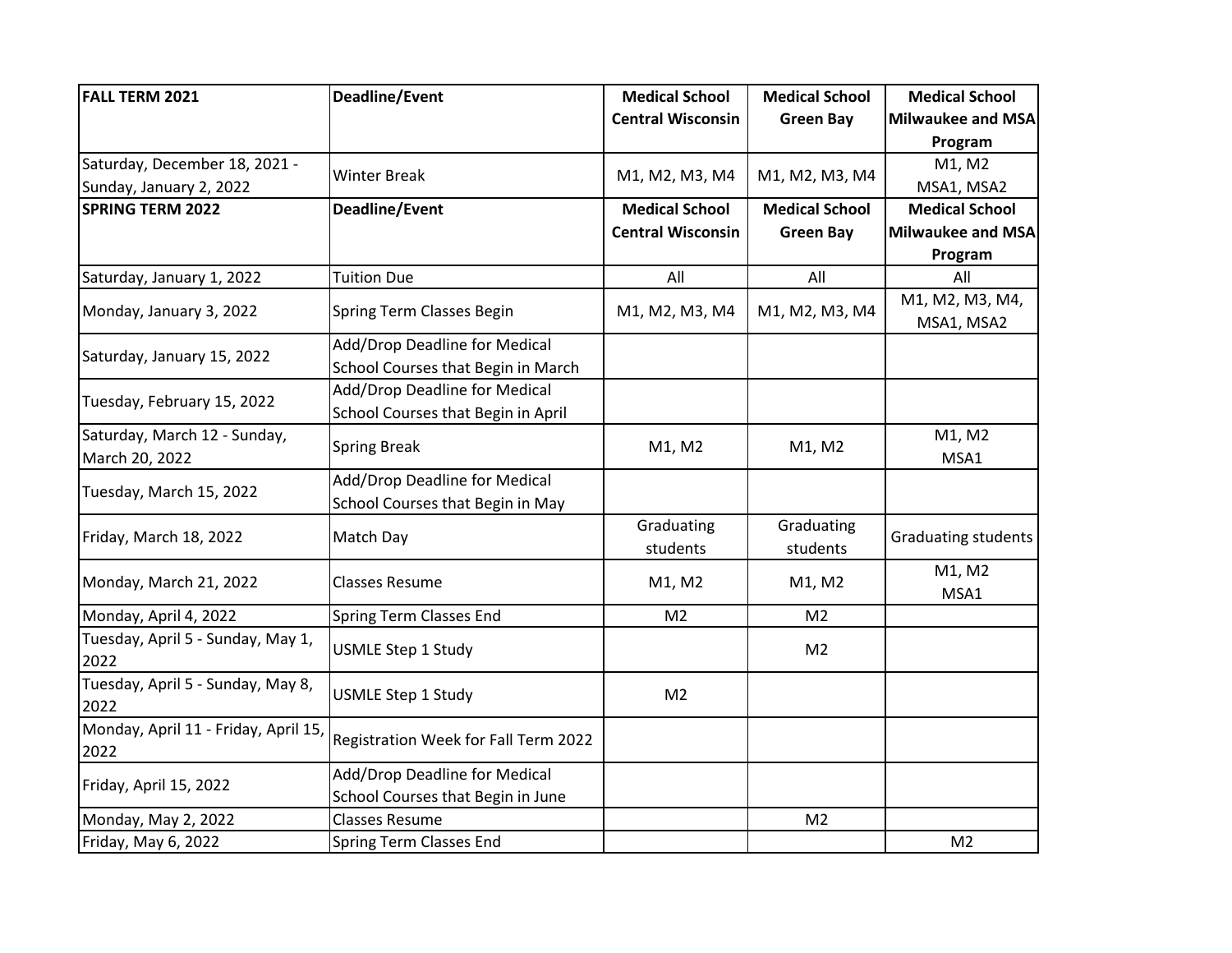| <b>SPRING TERM 2022</b>                      | <b>Deadline/Event</b>                                                | <b>Medical School</b>           | <b>Medical School</b>  | <b>Medical School</b>                  |
|----------------------------------------------|----------------------------------------------------------------------|---------------------------------|------------------------|----------------------------------------|
|                                              |                                                                      | <b>Central Wisconsin</b>        | <b>Green Bay</b>       | <b>Milwaukee and MSA</b>               |
|                                              |                                                                      |                                 |                        | Program                                |
| Saturday, May 7 - Sunday, June 19,<br>2022   | <b>USMLE Step 1 Study</b>                                            |                                 |                        | M <sub>2</sub>                         |
| Monday, May 9, 2022                          | <b>Classes Resume</b>                                                | M <sub>2</sub>                  |                        |                                        |
| Sunday, May 15, 2022                         | Add/Drop Deadline for Medical<br>School Courses that Begin in July   |                                 |                        |                                        |
| Wednesday, May 18, 2022                      | <b>Spring Term Classes End</b>                                       |                                 |                        | M4                                     |
| Friday, May 20, 2022                         | <b>Spring Term Classes End</b>                                       | Graduating<br>students          |                        |                                        |
| Friday, May 20, 2022                         | Commencement                                                         |                                 |                        | <b>Graduating students</b>             |
| Friday, May 27, 2022                         | <b>Spring Term Classes End</b>                                       | M1                              | M1                     | M1                                     |
| Friday, May 27, 2022                         | Commencement                                                         | Graduating<br>students          |                        |                                        |
| Saturday, May 28 - Sunday, June 5,<br>2022   | <b>Summer Break</b>                                                  |                                 | M1                     |                                        |
| Monday, May 30, 2022                         | <b>Memorial Day</b>                                                  | M1, M2,<br><b>Continuing M3</b> |                        | MSA1                                   |
| Tuesday, May 31, 2022                        | <b>Classes Resume</b>                                                | M1, M2,<br>Continuing M3        |                        | MSA1                                   |
| Wednesday, June 1, 2022                      | <b>Spring Term Classes End</b>                                       |                                 | Graduating<br>students |                                        |
| Thursday, June 2, 2022                       | Commencement                                                         |                                 | Graduating<br>students |                                        |
| Monday, June 6, 2022                         | <b>Classes Resume</b>                                                |                                 | M1                     |                                        |
| Wednesday, June 15, 2022                     | Add/Drop Deadline for Medical<br>School Courses that Begin in August |                                 |                        |                                        |
| Friday, June 17, 2022                        | Spring Term Classes End                                              |                                 |                        | MSA1                                   |
| Saturday, June 18 - Sunday, June<br>26, 2022 | <b>Summer Break</b>                                                  |                                 |                        | MSA1                                   |
| Monday, June 20 - Thursday, June<br>23, 2022 | <b>Transition to Clerkship</b>                                       |                                 |                        | M2s beginning M3<br>clerkships June 27 |